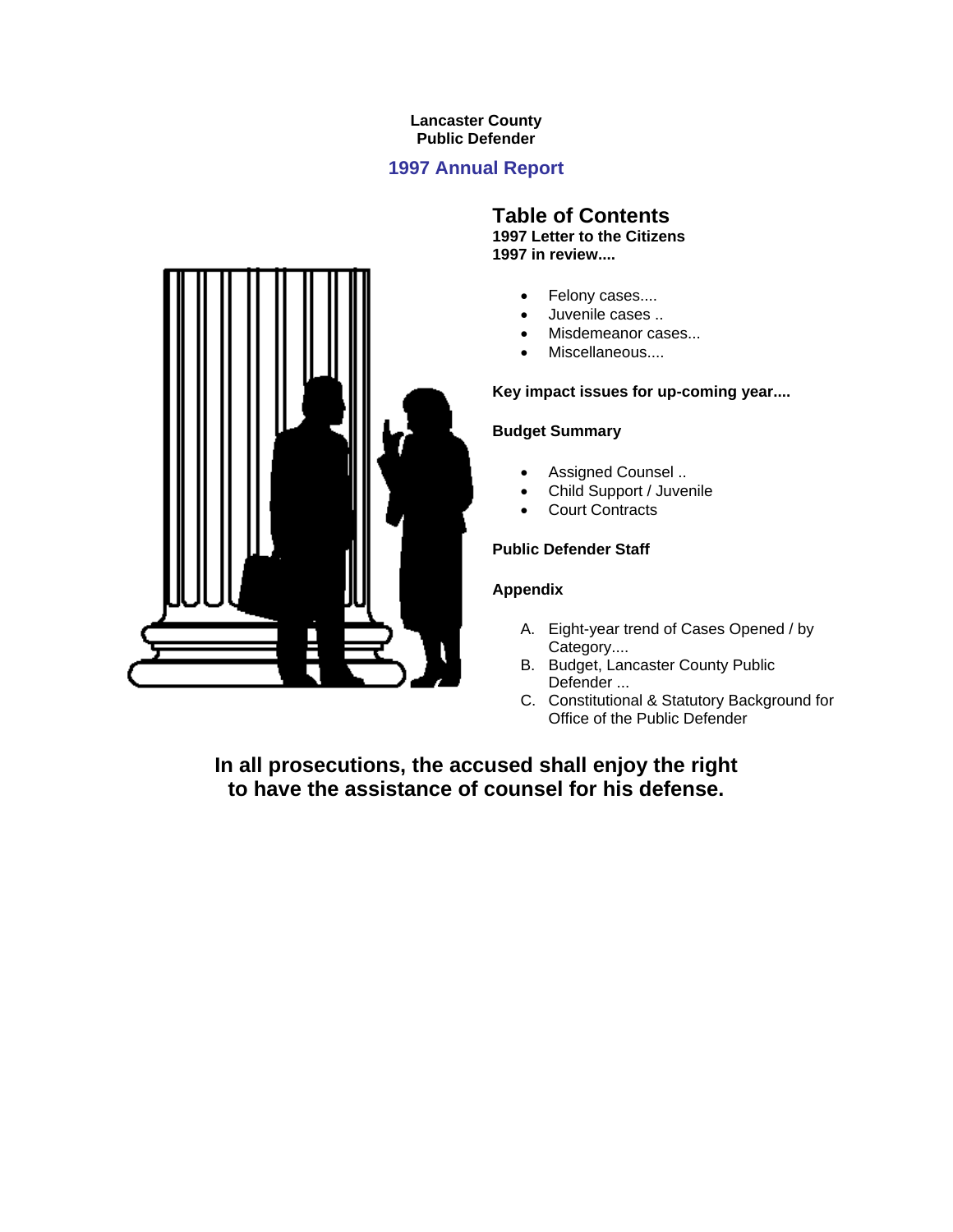

The past year has brought many changes and improvements to the Office of the Public Defender. In October of 1997, the juvenile division moved offices to Trabert Hall where the Separate Juvenile Court of Lancaster County is being located during the restoration of the Hall of Justice. By the end of 1997, we were ready to vacate the Public Defender's Office on the 4<sup>th</sup> floor of the old County City Building, as well as our annex on the third floor, and move into the new offices designated in the new County City Building on the second floor. For the first time in many years, the Public Defender's Office has adequate space to house all of the attorneys and support staff.

Technological improvements continued during 1997. The second phase of an upgrade of the Public Defender's microcomputers to pentiums with Windows 95 and Windows versions of WordPerfect continued. In addition, the Nebraska Commission on Public Advocacy provided the office with a new case management litigation support software - Trial Scout. The Public Defender's Office was in the process of testing this software on several of the major cases pending in the office.

Because of the number of major cases pending in the office, the workload factor far exceeded maximum allowable during most of 1997. The County Board approved the addition of a felony attorney, the first addition to the felony staff in 10 years. In addition, a Juvenile Division paralegal and a juvenile court attorney were hired in an attempt by the Public Defender's Office to assist the County Board in saving money on private attorney expenses in the Separate Juvenile Court.

Key issues that we are currently facing going into the FY99 include the passage of L.B. 1041, a bill which brings Nebraska into compliance with the federal Adoption and Safe Families Act of 1997, wherein Congress mandated that the states comply with certain provisions of that Act in order to continue receiving federal funds. Essentially, L.B. 1041 will increase the number of termination of parental right proceedings in the Separate Juvenile Court of Lancaster County. This will have an impact across the system including the ability of the Public Defender's Office to respond.

The Nebraska Commission on Public Advocacy has continued to provide representation in some of the major cases where the Public Defender's Office has declared a conflict of interest. This eliminates the need to appoint private attorneys at \$65 per hour. This has had the effect of saving Lancaster County property tax dollars to the extent of \$91,655.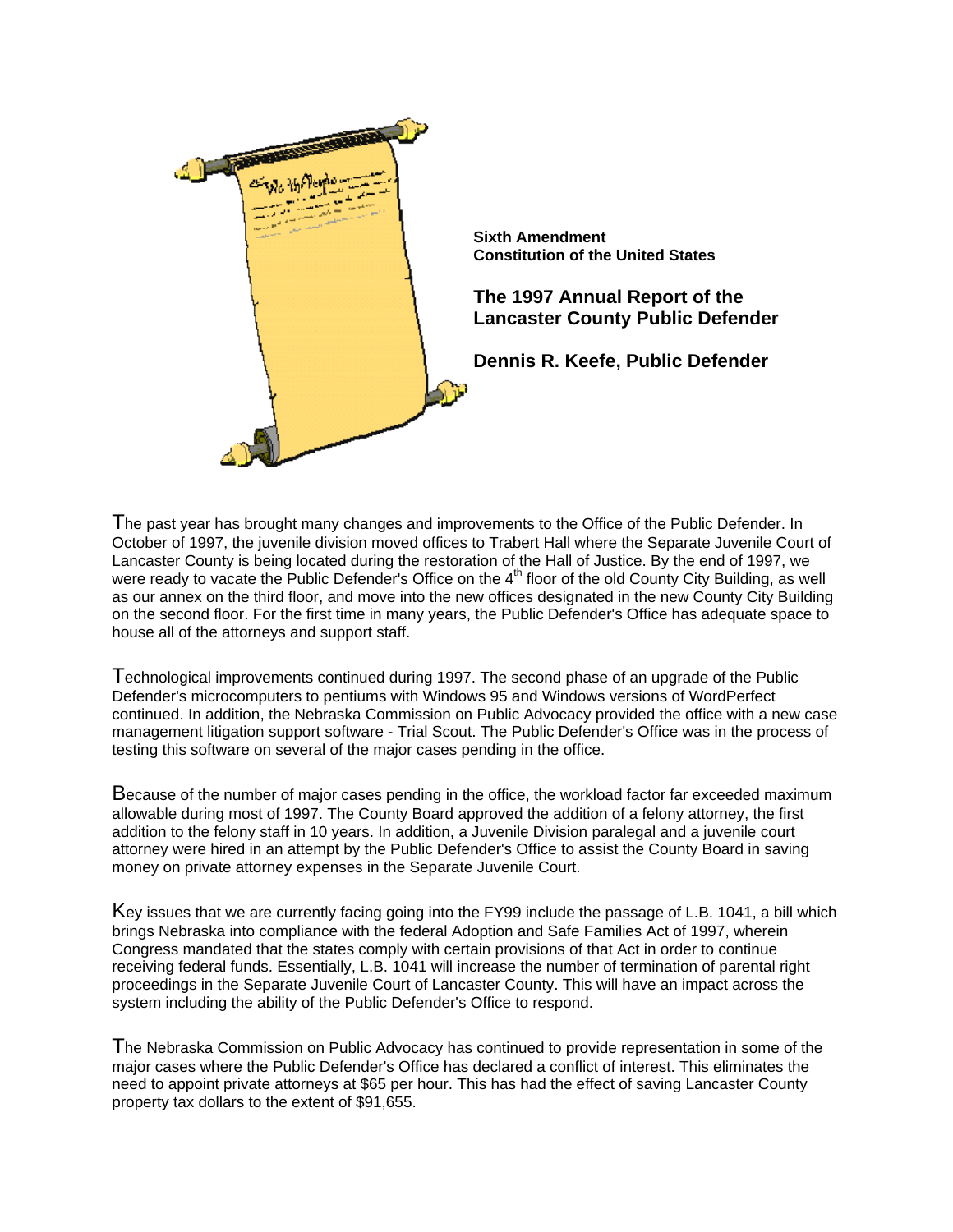With all of the challenges facing us, we will continue our service to the community through our dedicated and qualified staff, and continued efficiency in our operation. The major challenges for the coming year will be to ensure quality representation for all parties in the Separate Juvenile Court of Lancaster County in the most efficient way possible. Also, we will meet the challenge to provide the necessary level of quality of services in our major cases which will be carried over into the new fiscal year.

### **Dennis R. Keefe**

# *1997 in Review*

The workload of the Lancaster County Public Defender's Office increased significantly in several categories over the past year. The highest percentage change in opened cases occurred in the categories of:

- Capital Felonies an increase of 150% over last year , from 2 cases in 1996 to 5 cases in 1997
- Juvenile an increase of 40%, with cases increasing from 930 in 1996 to 1300 in 1997
- Supreme Court Appeals an increase of 78%, from 32 appeals in 1996 to 57 in 1997

| <b>Case type</b>               | <b>Pending</b><br><b>Start</b> | Opened 1997 Closed 1997 |      | <b>Pending End</b><br>1997 | % Change<br><b>from 1996</b> |  |
|--------------------------------|--------------------------------|-------------------------|------|----------------------------|------------------------------|--|
| Capital Felony <sup>1</sup>    |                                | 5                       |      | 6                          | 150%                         |  |
| All Felonies <sup>1</sup>      | 282                            | 846                     | 839  | 308                        | 9%                           |  |
| Juveniles <sup>1</sup>         | 235                            | 1300                    | 1216 | 325                        | 0%                           |  |
| $ $ Misdemeanors $^{\text{-}}$ | 390                            | 2657                    | 2691 | 562                        | 4%                           |  |
| Mental <sup>1</sup>            | 19                             | 324                     | 344  |                            | 20%                          |  |
| Miscellaneous <sup>2</sup>     | 23                             | 118                     | 118  | 28                         | 3%                           |  |
| <b>District Court Appeals</b>  | 4                              | 16                      | 15   | 5                          | 14%                          |  |
| <b>Supreme Court Appeals</b>   | 24                             | 57                      | 42   | 39                         | 78%                          |  |
| <b>Totals</b>                  | 967                            | 5323                    | 5265 | 1274                       | 13%                          |  |

# Cases Opened in 1997

*1 excludes cases that were made inactive (bench warrant issued) or cases that were reacted (arrested on bench warrant)*

*<sup>2</sup>includes felony revocation of probation (52 cases), habeas corpus (3 cases), fugitive from justice (53 cases), insanity verdict reviews (4 cases), post conviction (3 cases) declaratory judgment (2 cases), civil contempt (1 case).*

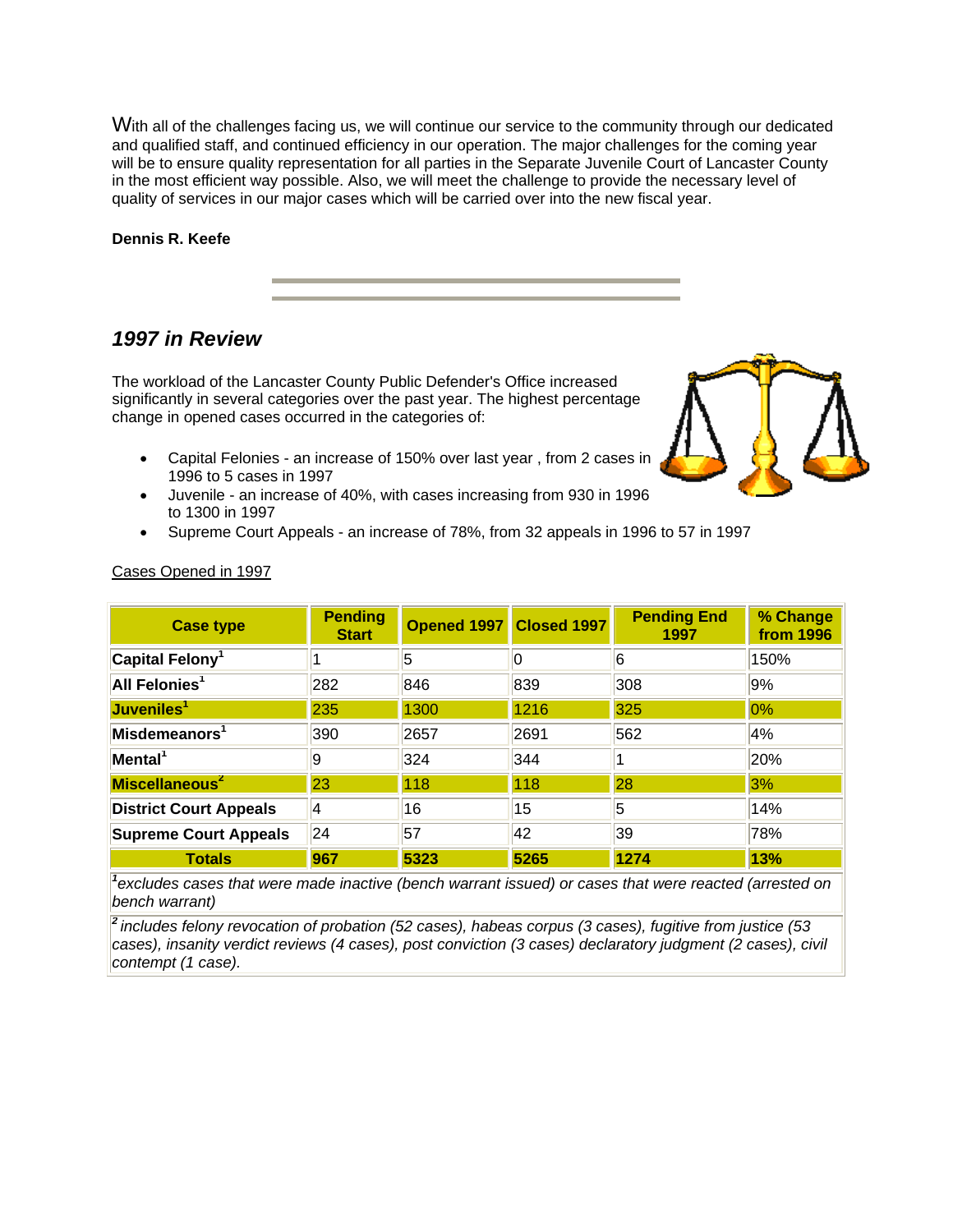# **Distribution of Attorney time by Case Type**

| <b>Case Type</b>                                    | % of<br>Attorney Time / Closed Cases /<br>1997 | $%$ of<br>1997 |  |  |  |
|-----------------------------------------------------|------------------------------------------------|----------------|--|--|--|
| <b>All Felonies</b><br>(including capital felonies) | 43%                                            | 16%            |  |  |  |
| <b>Juveniles</b>                                    | 23%                                            | 23%            |  |  |  |
| Misdemeanors                                        | 24%                                            | 51%            |  |  |  |
| Mental                                              | 3%                                             | 7%             |  |  |  |
| Miscellaneous                                       | 2%                                             | 2%             |  |  |  |
| Appeals                                             | 3%                                             | 1%             |  |  |  |

The increased complexity of felony cases requires more attorney time, thus the reason for a higher percentage of time being spent on a lower percentage of the entire case volume. The reverse is true of misdemeanors where less attorney time is required, even though they comprise 51% of the entire caseload for the Public Defender Office.

# *FELONY Cases*

In 1997, the State Court Administrators Office reported 1,205 felony cases filed in the Lancaster County Court. Seventy percent of those cases (846) initially required appointment of counsel.

*Felony Jury Trials in Lancaster County District Court*



Also in 1997, there was a total of 31 felony jury trials in the District Court of Lancaster County. Of that number, the Public Defender represented clients in 16 cases, assigned counsel represented clients in 5 cases, and privately retained attorneys represented clients in 10 cases. This represents an increase in the number of Public Defender jury trials over the previous year and a decrease in the appointed counsel and privately retained counsel.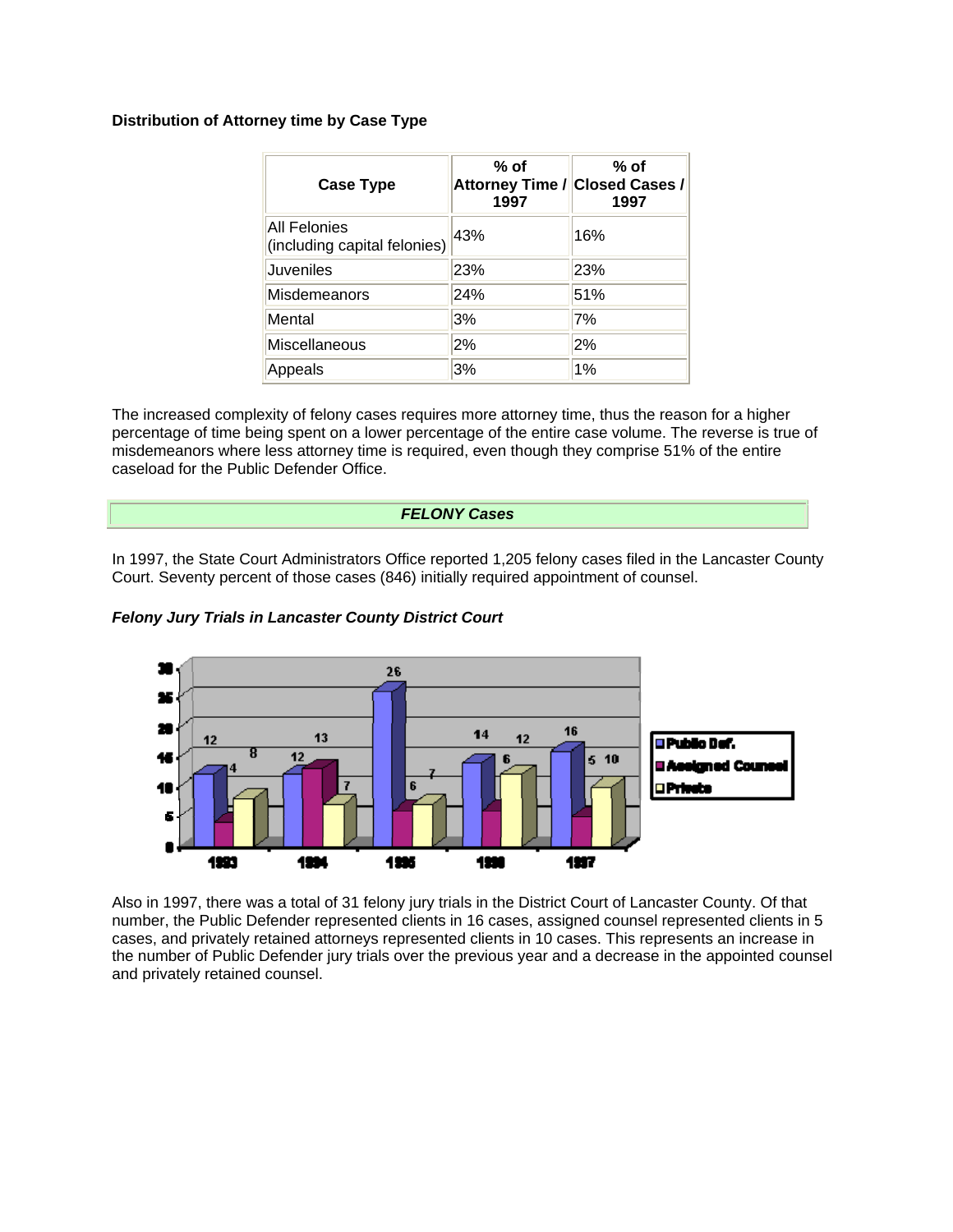### *New Open Felonies*



With the five new cases involving charges of first degree murder opened in 1997, the office entered 1998 with six active/pending cases of this type. These cases are extremely time-consuming, require the assignment of two attorneys to the case, and usually result in significant expenditures of expert witness fees. Because of the number of cases opened in 1997, the office adopted the team approach to these cases. The teams include the attorneys assigned, a paralegal, an investigator, and a law clerk. Team meetings are held on a regular basis for planning and progress reviews.

For felonies, the office opened an eight year record high of 846 felony cases. This was a 9% increase over the 1996 figure. Drug felonies opened by the Public Defender's Office increased 16% and violent felonies increased 17%, demonstrating the additional resources which were focused by law enforcement and prosecution on these felony types. Because of the significant penalties under new Nebraska state laws, drug felonies are just as likely now to be prosecuted in state court as in federal court (where most of the major drug cases were filed in the past).



# *Disposition for Felonies*

### *New Open Juvenile Cases* -

The number of new juvenile cases has steadily increased over the past five years. However, the 40% increase in law violation juvenile cases (from 638 cases in 1996 to 864 in 1997) was unprecedented. Most of that increase occurred in the  $4<sup>th</sup>$  quarter of 1997 and can be attributed to the new Juvenile Diversion Program implemented in September and October of 1997. A number of juveniles, eligible for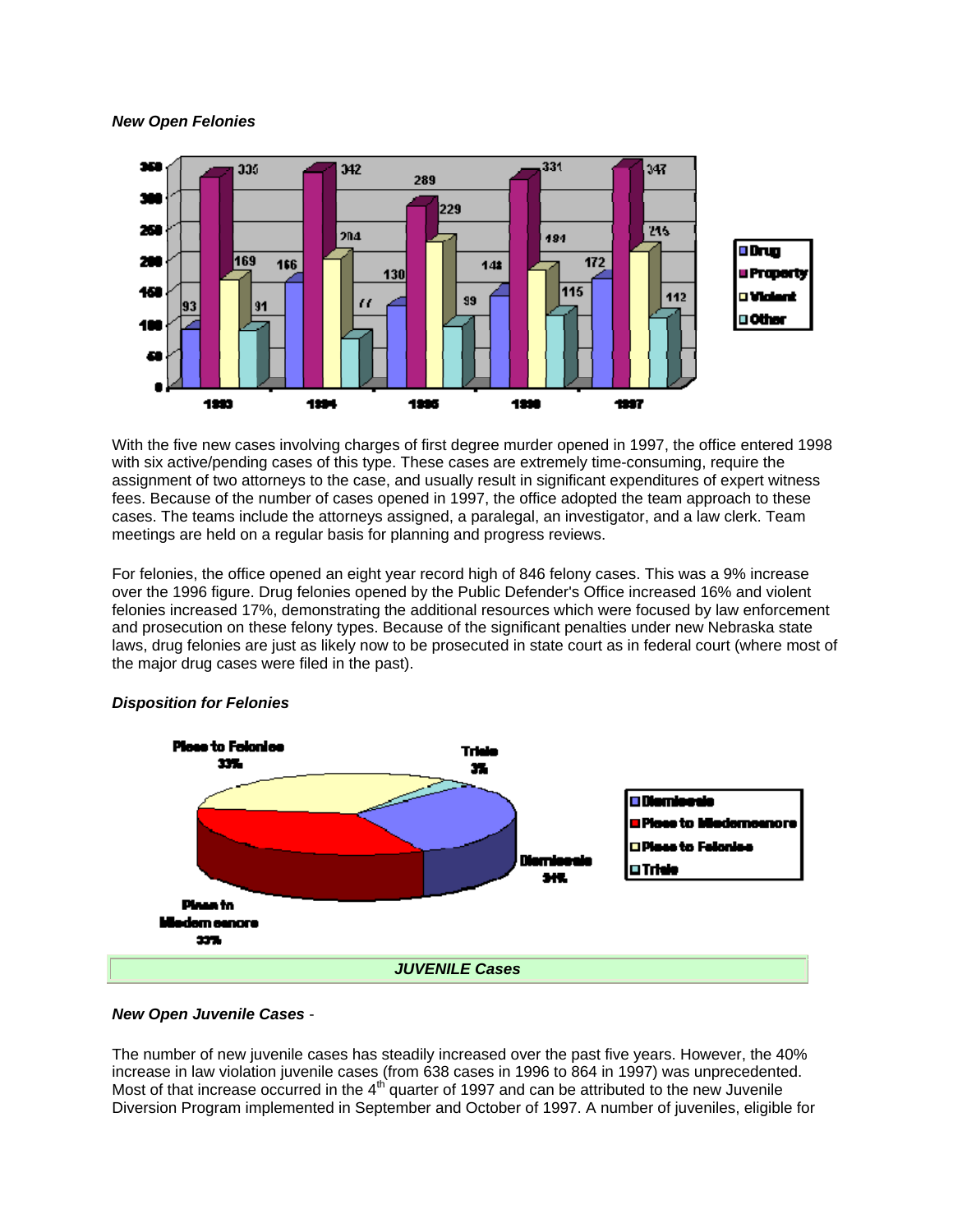the Diversion Program, failed to respond to letters sent by the program. These cases of first-time juvenile offenders - as young as ten years old - were referred to the County or City Attorney's Office. Formal court filings and appointments of counsel followed. Juvenile Court law violation cases filed by the County Attorney increased 32% over 1996, and City Attorney cases increased 53% over the same period.

The number of new juvenile family cases also increased in 1997. The Public Defender's Office agreed to begin accepting appointments in abuse/neglect cases in late 1997 in anticipation of adding an attorney to the juvenile division in January, 1998. Due to the large increase in juvenile law violations (as noted above), the number of abuse/neglect cases that the Public Defender's Office will be able to accept in the future will be limited.



*Disposition for Juvenile Law Violation cases -*

### *New Open Misdemeanor Cases*

The number of misdemeanor cases requiring appointed counsel varies from year to year and from judge to judge. Past practice shows that some appointing judges make an assessment at the outset that a particular type of case may warrant a jail sentence and therefore, court appointed counsel is most likely. Other judges may not make the same assessment. Consequently, as in 1996, categories such as disturbing the peace rose 105% in the number of new open cases in one year.

Of the major categories of misdemeanor cases, assaults and domestic violence cases showed a slight increase in 1997 while driving on suspended license and drunk driving each showed decreases. The number of theft cases requiring appointed counsel increased but this again is probably due to judicial philosophy regarding potential sentencing.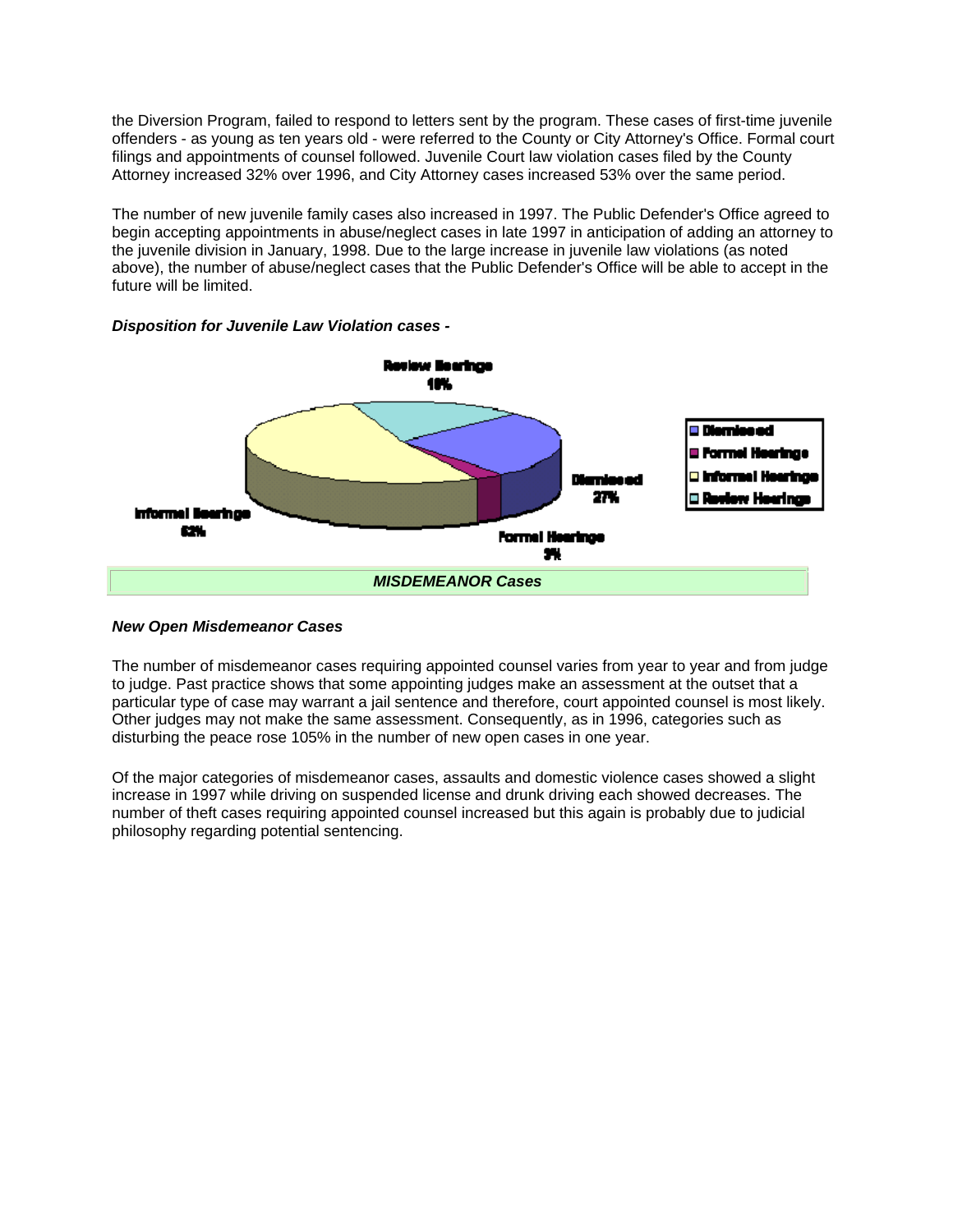

*Disposition for most active categories - Domestic Violence*



**Disposition for most active cases - Driving Under the Influence (DUI**)

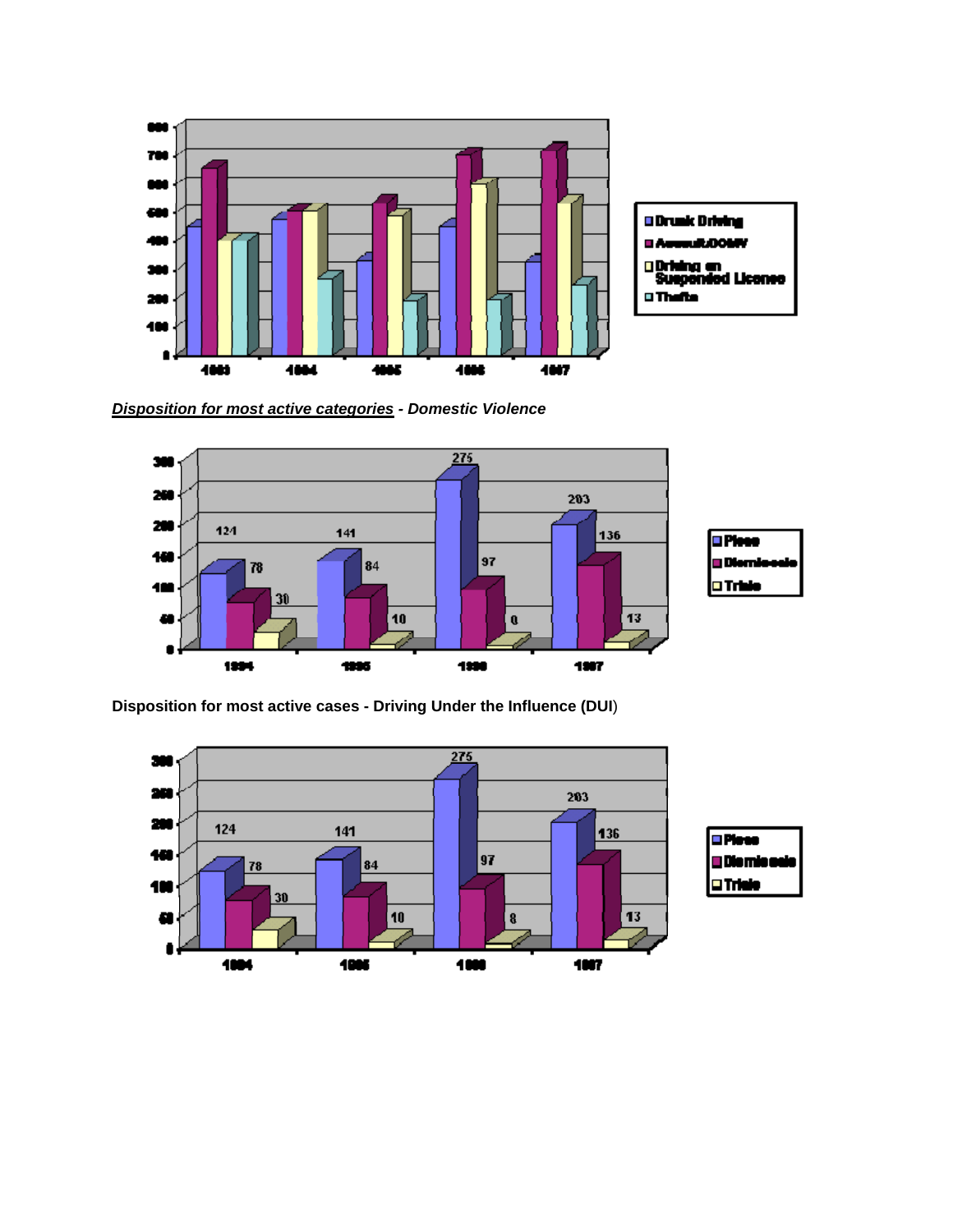### *Miscellaneous Cases*

New Open Miscellaneous Cases for 1997, by category



#### *Major Cases*

As we enter the new fiscal year, the Public Defender's Office has eight major cases pending. Six of those cases involve charges of first degree murder. Each of those six cases have significant expert witness expenses attached to them and will require additional funding. They will also continue to consume large amounts of attorney time, requiring the part time assistant public defender to be maintained at least through the end of this calendar year.

### *Drug Felonies*

Drug felonies filed in state court continue to rise. Currently, the Lancaster County Attorney's Office employs two attorneys who are funded by federal grant monies through the State Crime Commission. We are told that the Lancaster County Attorney's Office intends to ask for a third prosecutor for these drug offenses. The only federal drug and violent crime money given to indigent defense in Nebraska is through the Nebraska Commission on Public Advocacy. Lancaster County does benefit when a commission attorney represents a client in a conflict of interest situation.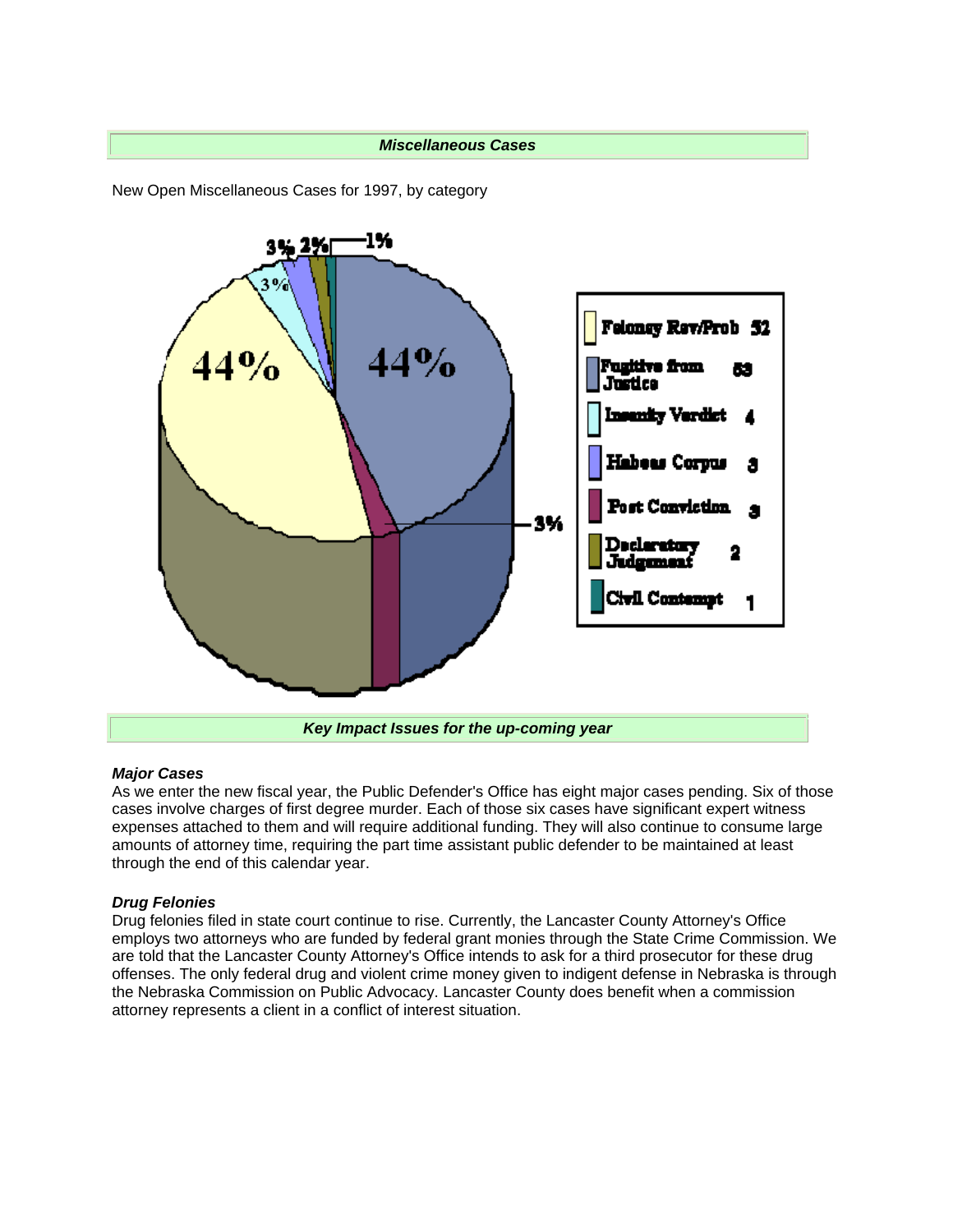## *Domestic Violence Cases*



Greater emphasis will continue to be placed on the investigation and prosecution of domestic violence cases. Legislative changes, prosecutorial policy changes, and requests by some for greater jail sentences in this type of case will result in more attorney time being devoted to domestic violence cases. Currently, the Lancaster County Attorney has two attorneys and a paralegal funded with federal program monies through the State Crime Commission. A new grant is being requested at this time which would not only continue those positions, but would also add a police officer and a sheriff's deputy specifically to deal with the investigation and follow-up on domestic violence cases. Because the State Crime Commission will not fund indigent defense projects under these federal grants, any required increase in staff falls upon Lancaster County.

# *Juvenile Cases and Nebraska Legislative Bill 1041*

Congress passed the Adoption and Safe Families Act of 1997, which will increase the termination of parental rights proceedings in the Separate Juvenile Courts and family courts across the country. States are threatened with the loss of child welfare and foster care funds if they do not bring their laws into compliance with the federal act. Nebraska is on the verge of passing L.B. 1041, bringing the state into compliance with the federal act. The Lancaster County Attorney has estimated a need for two additional deputy county attorneys in the juvenile division of his office to handle the increased workload created by L.B. 1041. Approximately \$110,000 is to be appropriated under LB 1041 to fund these additional prosecutors in the Lancaster County Attorney's Office.

Overall, this legislation has the potential of adding significant costs for Lancaster County in providing counsel in Juvenile Court.

- First, termination of parental right cases are almost always contested cases.
- Second, the deputy county attorney in a termination of parental rights case is usually only one of approximately three to six attorneys representing the children and the parents.
- Third, the Juvenile Court is paying private attorneys at the rate of \$60 per hour for work in Juvenile Court whereas the cost of an entry level deputy county attorney is approximately \$15 per hour.

We can assume that if the costs of prosecuting these cases will be \$110,000 (as appropriated by L.B. 1041), other legal costs to the county will be from three to five times that amount for these cases. This will affect all costs of providing legal services in the Juvenile Court, including Public Defender Office costs, assigned counsel costs and the contract with Legal Services of Southeast Nebraska and the law firm of Orton, Thomas, Peterson & O'Connell.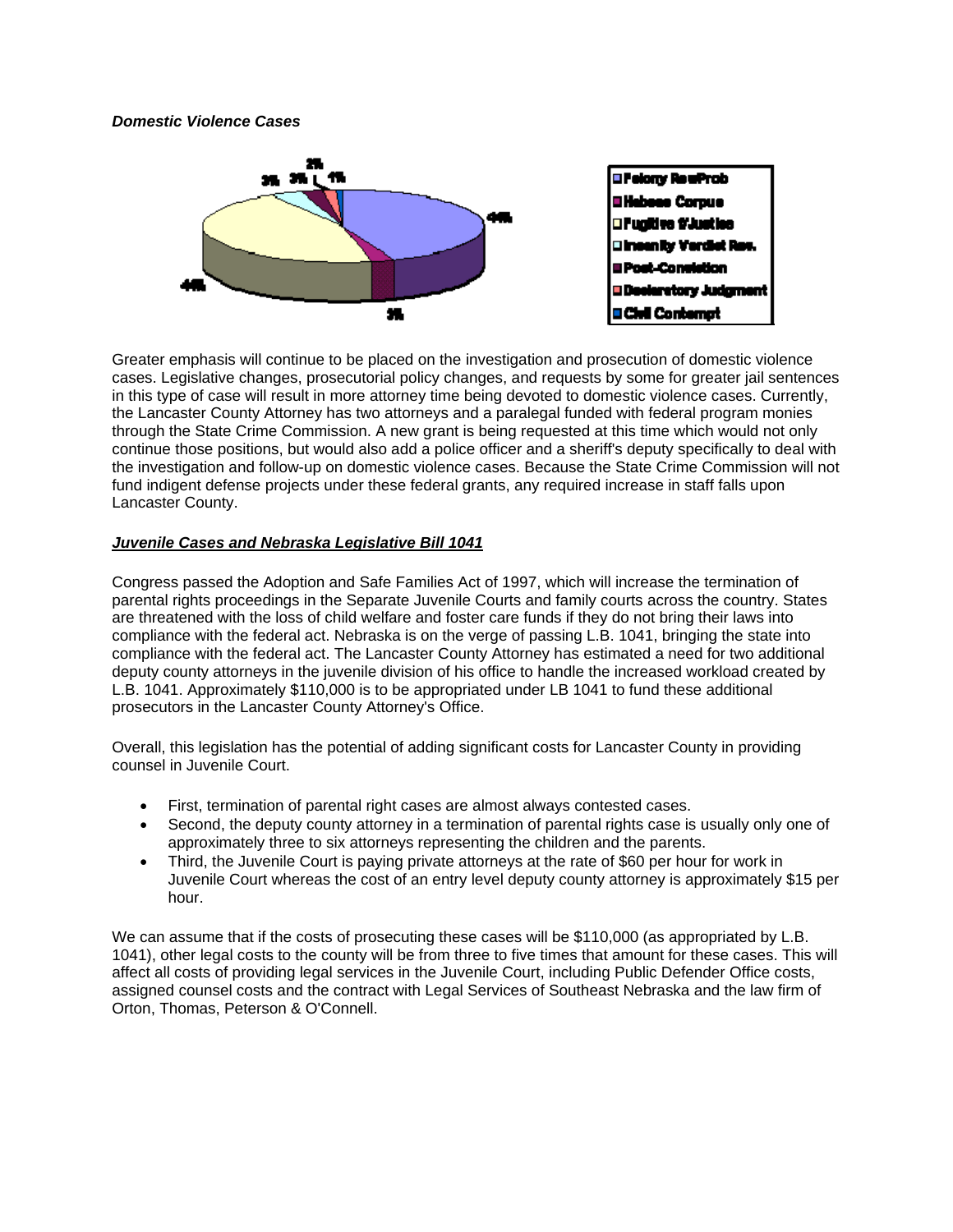# *Budget Summary*

# *Conflicts and Referrals to the Commission on Public Advocacy*

During 1997, the Nebraska Commission on Public Advocacy, a state-funded office of defense attorneys, agreed to represent clients in 13 cases where the Lancaster County Public Defenders' Office had a conflict of interest. The Commission estimates it has spent 1200 attorney hours on these cases during 1997. If private attorneys had been appointed to represent these individuals, the cost to Lancaster County Taxpayers would have been \$91,655. The Commission on Public Advocacy represented these clients with *no cost* to Lancaster County.

# *Assigned Counsel (District & County Courts)*

In addition to the Lancaster County Public Defender's Office, there are other indigent defense legal costs for Lancaster County. The graphs that follow show the number of cases deferred to assigned counsel for the past five years, the cost per year as well as the cost by case type.



*Assigned Counsel Costs (District & County Courts)*

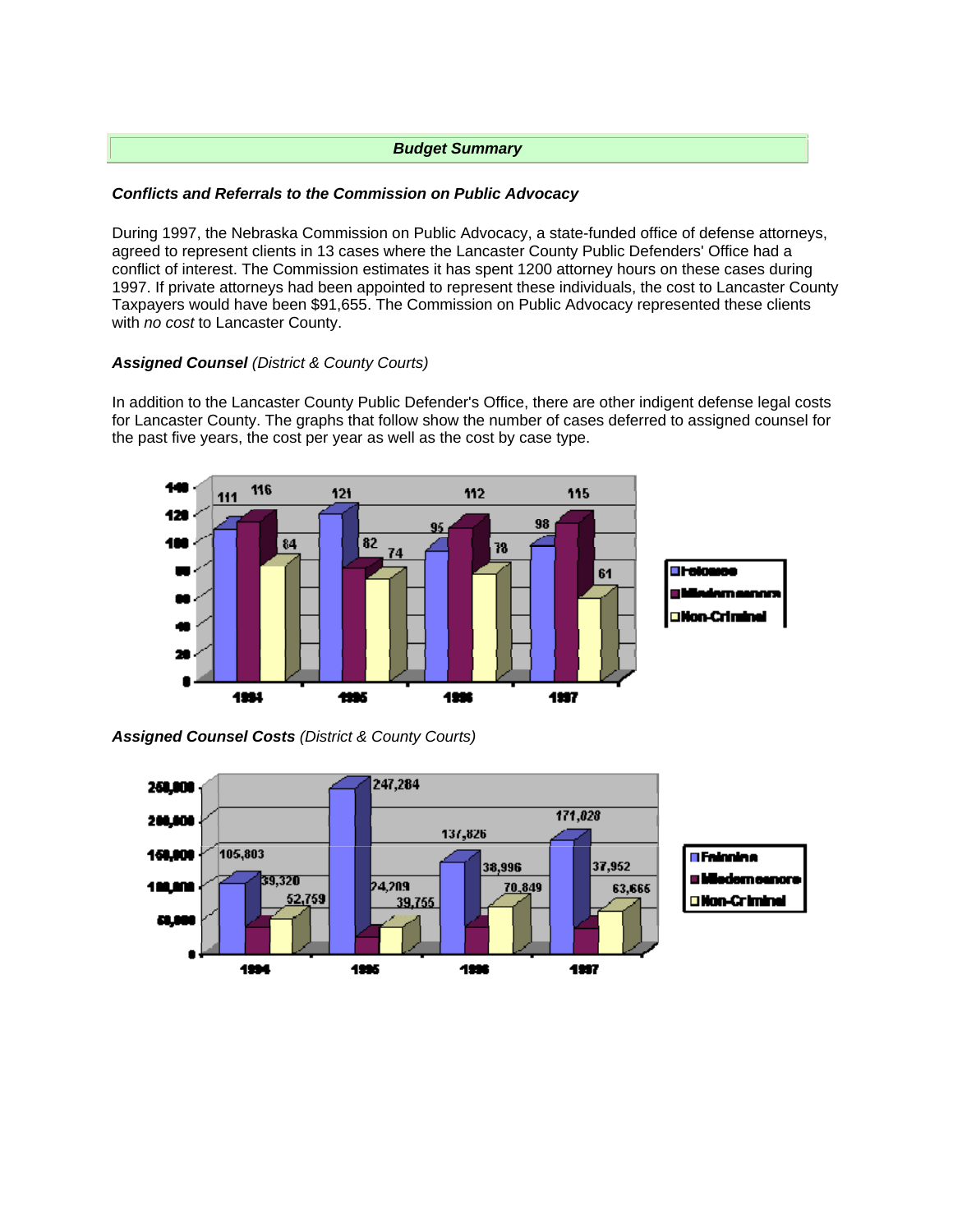

*Assigned Counsel Costs per Case by Case Type (District & County Courts)*

*Projected FY 98 expenditure for assigned counsel, by Court*



The pie graph shows the projected FY '98 expenditures for district court (felonies), county court (misdemeanors) and juvenile court (juvenile cases), as estimated by the County's Fiscal Analyst based upon the first 6 months of expenditures in FY '98.

# **Budget - Other Contracts**

### *Juvenile Court Contract* **- Abuse & Neglect Cases**

Lancaster County has a contract with the law firm of **Norton, Thomas, Peterson, & O'Connell** for abuse and neglect representation in juvenile court. The contract limits the law firm to accepting 50 new cases per year with the maximum pending active - 120 cases; with expenditure of \$53,000 per year. During 1997, they received their maximum of 50 new appointments, and they expended 773.38 hours on all of their pending cases.

# *Child Support / Paternity Contract*

Lancaster County has a contract with the law firm of **Ugai and Lindgren** to handle defense representation in paternity and child support cases. The contract calls for payment of \$48,000 with a limitation of 350 child support cases and 100 paternity cases per year, with expenditure of \$100 per case for anything above those limits. At the end of their contract year of FY 97, Ugai and Lindgren were appointed to 467 child support cases, 56 Paternity cases and they expended 849.3 hours on these cases. In the first half of FY 98 (July 1, 1997 - December 31, 1997), Ugai and Lindgren were appointed to 208 child support cases and 20 paternity cases. They expended 382.9 hours.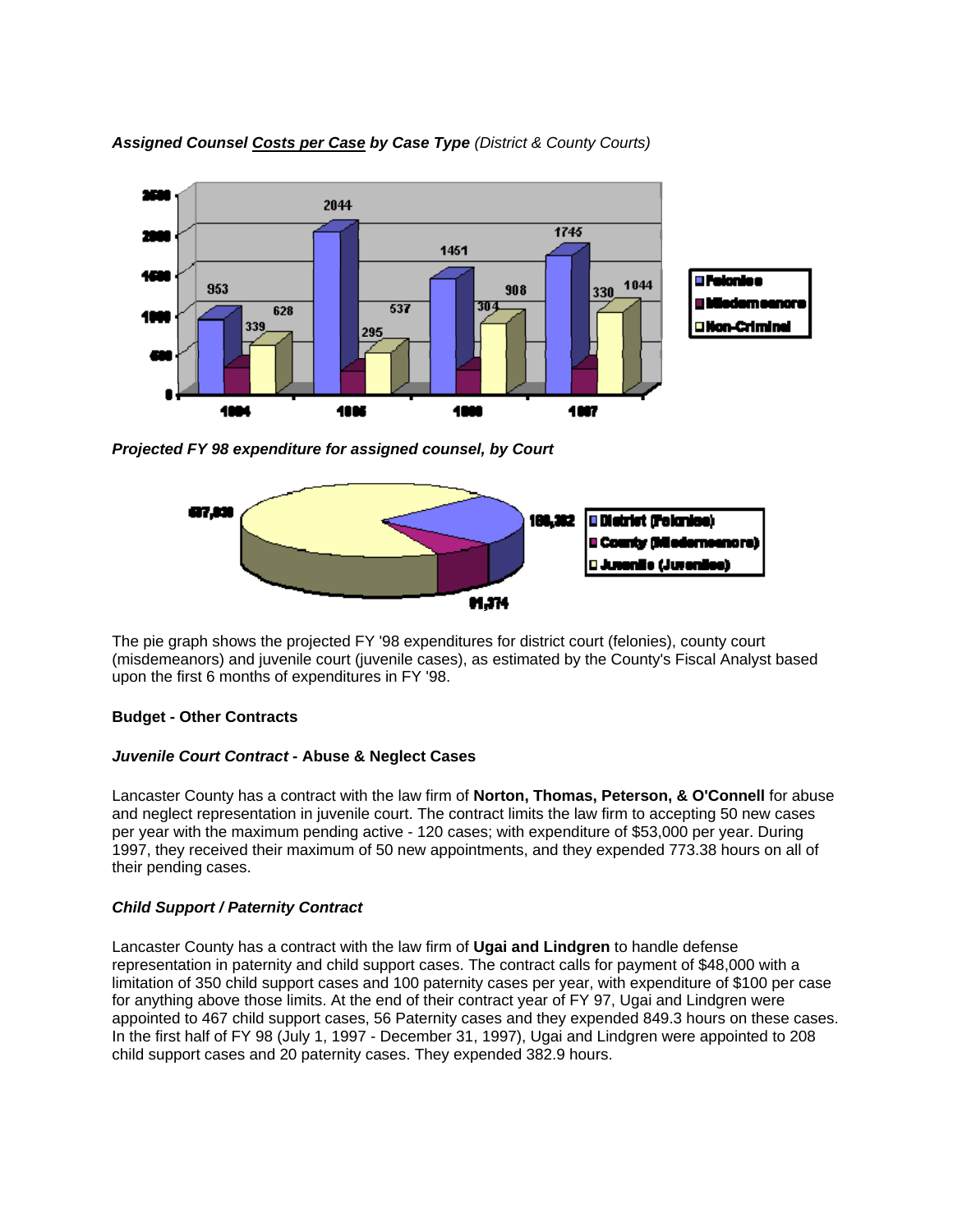### *Public Defender Staff / Credentials*

#### *Public Defender Dennis R. Keefe*

Graduate of University of Nebraska College of Law, 1972 Elected to Office of Public Defender, November, 1978

### *Chief Deputy Public Defender*

#### *Scott P. Helvie*

Graduate of University of Nebraska College of Law, 1976 Public Defender: 1976 - 1981, Lincoln County, Nebraska 1981 to present, Lancaster County, Nebraska Primary area of practice: Felonies

### *Public Defenders*

#### *Michael D. Gooch*

Graduated University of Nebraska College of Law, 1976 Deputy Public Defender, 1980 to present, Lancaster County Primary area of practice: Felonies

#### *Robert G. Hays*

Graduated Antioch Law School, 1977

Deputy Public Defender, 1984 to present, Lancaster County Primary area of practice: Felonies

#### *Joseph D. Nigro*

Graduated University of Nebraska College of Law, 1983 Deputy Public Defender, 1983 to present, Lancaster County Primary area of practice: Felonies & Mental Health Commitments

#### *Webb E. Bancroft*

Graduated University of Nebraska College of Law, 1983 Deputy Public Defender, 1989 to present, Lancaster County Primary area of practice: Felonies

### *Susan R. Tast*

Graduated University of Nebraska College of Law, 1986 Deputy Public Defender, 1989 to present, Lancaster County Primary area of practice: Misdemeanors

# *Margene M. Timm*

Graduated University of Nebraska College of Law, 1983 Deputy Public Defender, 1989 to present, Lancaster County Primary area of practice: Juvenile Division Supervisor

## *Kristi Egger Brown*

Graduated University of Nebraska College of Law, 1988 Deputy Public Defender, 1990 to present, Lancaster County Primary area of practice: Felonies

## *Shawn D. Elliott*

Graduated University of Nebraska College of Law, 1989 Deputy Public Defender, 1996 to present, Lancaster County Primary area of practice: Misdemeanors

### *Paul E. Cooney*

Graduated University of Nebraska College of Law, 1993 Deputy Public Defender, 1996 to present, Lancaster County Primary area of practice: Felonies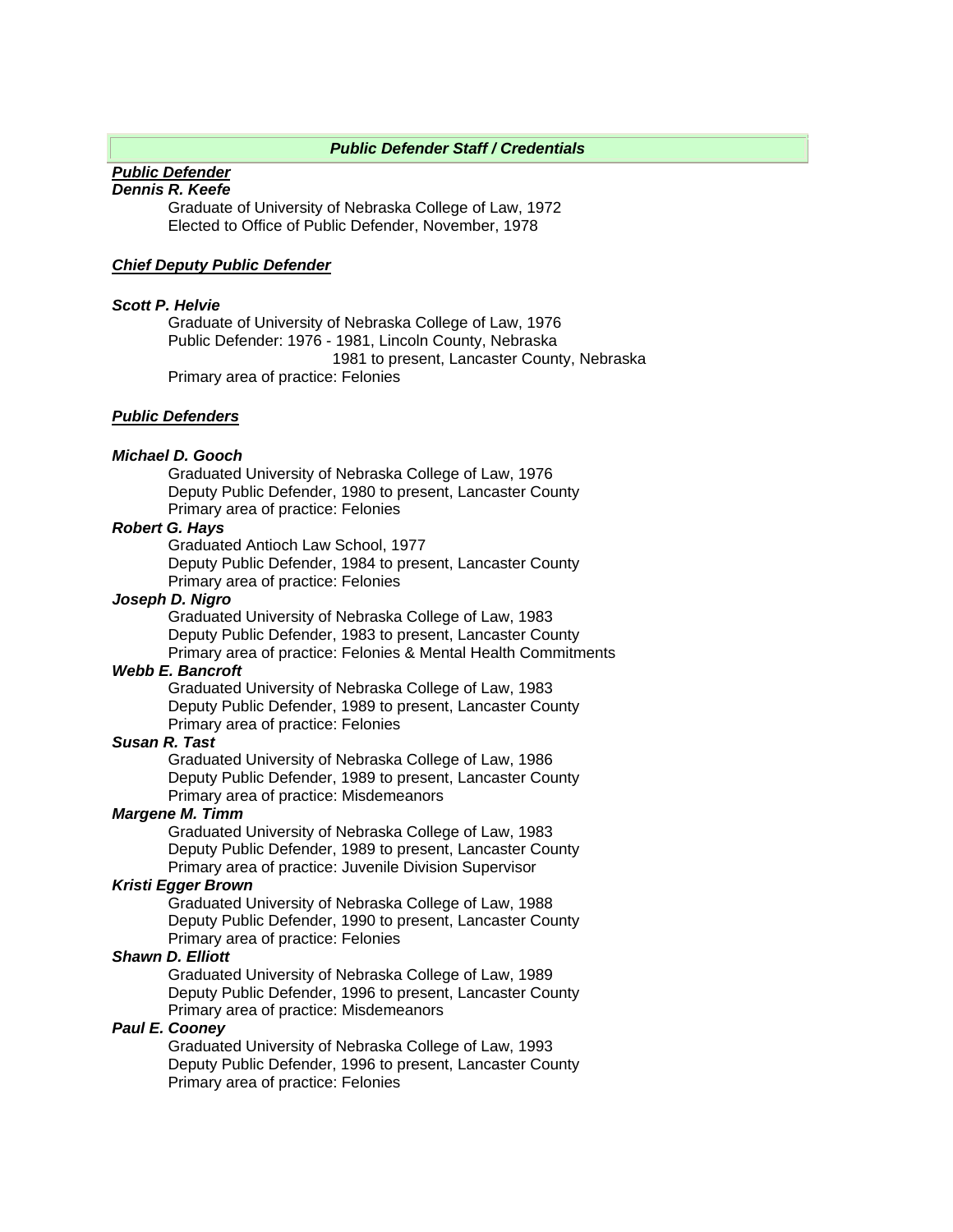# *Jenny Witt*

Graduated University of Nebraska College of Law, 1996 Deputy Public Defender, 1997 to present, Lancaster County Primary area of practice: Juvenile law

# *Reggie Ryder*

Graduated University of Nebraska College of Law, 1997 Deputy Public Defender, 1998 to present, Lancaster County Primary area of practice: Juvenile law

## *Julie B. Hansen*

Graduated University of Nebraska College of Law, 1993 Part-time Deputy Public Defender, 1998 to present, Lancaster County Primary area of practice: Misdemeanors

| <b>Felony</b>                                                                                      | <b>Misdemeanor</b>                                    | <b>Juvenile</b>               |
|----------------------------------------------------------------------------------------------------|-------------------------------------------------------|-------------------------------|
| Scott P.Helvie<br>Michael D. Gooch<br>Robert G. Hays<br>Joseph D. Nigro<br><b>Webb E. Bancroft</b> | Susan R. Tast<br>Shawn D. Williott<br>Julie B. Hansen | Margene M.Timm,<br>Supervisor |

|                                        | <b>Support Staff</b>                |
|----------------------------------------|-------------------------------------|
| <b>Office Manager</b>                  | <b>Legal Secretaries</b>            |
| Mary Gehr, 1980 to present             | Lori Hershberger, 1983 to present   |
| <b>Paralegals</b>                      | Angela Owens, 1992 to present       |
| Monica Socha, 1976 to present          | Michelle Scamehorn, 1997 to present |
| Donna Garwood, 1982 to present Clerk I |                                     |
| Jed Rojewski, 1996 to present          | Mayme Shannon, 1997 to present      |
| Bob O'Connor, 1997 to present          |                                     |
| Angelia Onuoha, 1997 to present        |                                     |
| <b>Law Clerks</b>                      |                                     |
| <b>Tim Tuttle</b>                      |                                     |
| <b>Matt Cattlett</b>                   |                                     |
| John Gustafson                         |                                     |
| Chaka Heinze                           |                                     |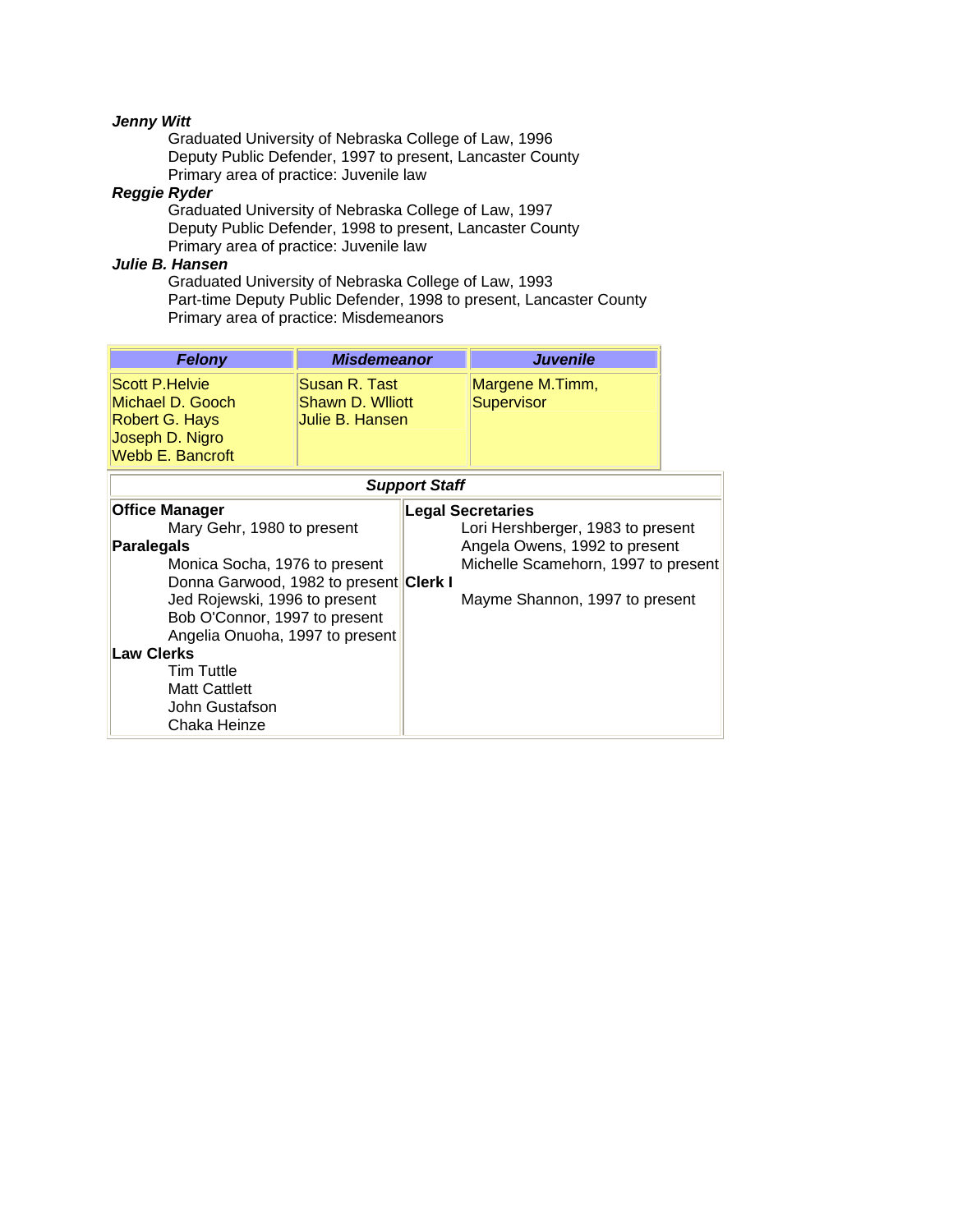|                                                  |      |           | <b>APPENDIX A</b> |                                    |          |     |     |                                             |               |
|--------------------------------------------------|------|-----------|-------------------|------------------------------------|----------|-----|-----|---------------------------------------------|---------------|
| Historical Comparison of Cases Opened Since 1990 |      |           |                   |                                    |          |     |     |                                             |               |
| <b>Case Type</b>                                 |      | 1990 1991 |                   | 1992  1993  1994  1995  1996  1997 |          |     |     |                                             | %Chg<br>96-97 |
| <b>Capital Felonies</b>                          | 10   | 1         | 6                 | 7                                  | $\Omega$ | 0   | 2   | 5                                           | 150%          |
| <b>Other Felonies</b>                            | 728  | 753       | 691               | 688                                | 789      | 747 | 778 | 846                                         | 9%            |
| <b>Misdemeanors</b>                              | 2548 |           |                   | 2756 2133 2579 2225 2097 2560      |          |     |     | 2657                                        | 4%            |
| <b>Juveniles</b>                                 | 559  | 605       | 626               | 694                                | 819      | 793 | 930 | 1300                                        | 40%           |
| <b>Mental Commitment</b>                         | 352  | 298       | 266               | 381                                | 332      | 322 | 270 | 324                                         | 20%           |
| <b>District Court Appeals</b>                    | 16   | 21        | 5                 | 23                                 | 23       | 22  | 14  | 16                                          | 14%           |
| <b>Supreme Court Appeals 44</b>                  |      | 47        | 62                | 48                                 | 34       | 59  | 32  | 57                                          | 78%           |
| <b>Miscellaneous Cases</b>                       | 188  | 136       | 185               | 189                                | 170      | 207 | 115 | 118                                         | 3%            |
| <b>Totals</b>                                    |      |           |                   |                                    |          |     |     | 4435 4617 3974 4609 4392 4247 4701 5323 13% |               |



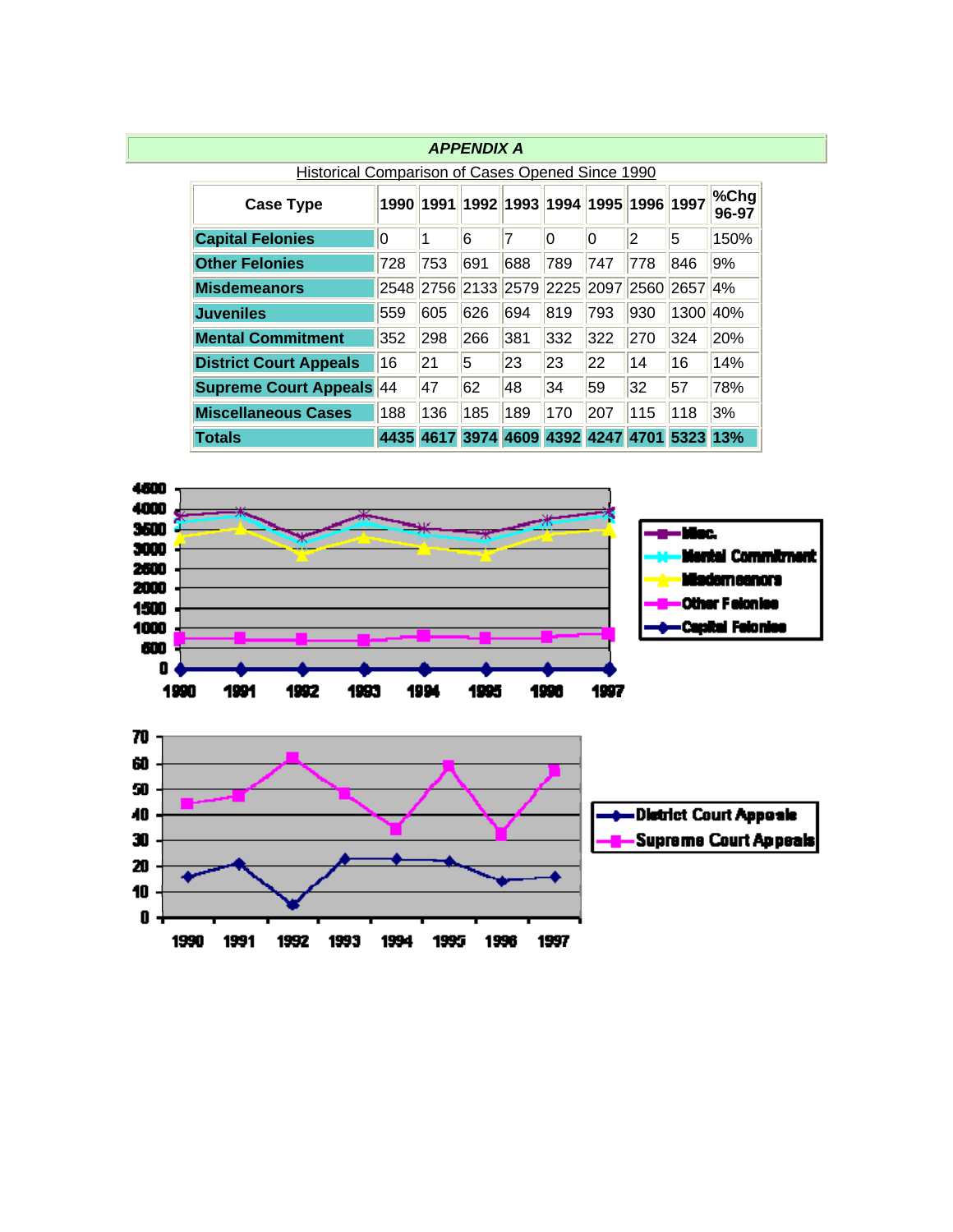## *APPENDIX B*

# Budget, Lancaster County Public Defender

## *APPENDIX C*

Constitutional & Statutory Background for Office of the Public Defender In all criminal prosecutions, the accused shall enjoy the right . . . to have the assistance of counsel for his defense. Sixth Amendment Constitution of the United States

### In all criminal prosecutions the accused shall have the right to appear and defend in person or by counsel Article 1, Section 11 Constitution of the State of Nebraska

# **Neb. Rev. Stat. 23-3401 (Reissue 1991)**

Public Defender in certain counties; election; There is hereby created in counties that now have or that shall hereafter attain a population in excess of one hundred thousand inhabitants, and in other counties upon approval by the county board, the office of public defender, who, in counties having a population in excess of one hundred thousand inhabitants which have not elected a public defender prior to July 10, 1984, shall be elected at the next general election following July 10, 1984, or the year in which the county attain a population of one hundred thousand inhabitants, and who, in other counties, shall be elected a t the first general election of county officers following approval by the county board and every four year thereafter.

The public defender shall be a lawyer licensed to practice law in this state. He or she shall take office after election and qualification at the same time that other county officers take office, except that upon the creation of such office in any county, a qualified person may be appointed by the county board to serve as public defender until such office can be filled by an election in accordance with the provision s of this section.

In counties having a population of more than one hundred seventy thousand inhabitants, the public defender shall devote his or her full time to the legal work of the office of the public defender and shall not engage in the private practice of law. All assistant public defenders in such counties shall devote their full time to the legal work of such office of the public defender an shall not engage in the private practice of law so long as each assistant public defender shall receive the same annual salary as each deputy county attorney of comparable ability and experience shall receive in such counties.

No public defender or assistant public defender shall solicit or accept any fee for representing a criminal defendant in a prosecution in which the public defender or assistant is already acting as the defendant's court-appointed counsel.

#### \*\*\*\*\*\*\*\*\*\*\*\*\*\*\*\*\*\*\*\*

A public defender elected after November 1986 need not be a resident of the county when he or she files for election as public defender, but a public defender shall reside in the county in which he or she holds office except that in counties with a population of one hundred thousand or less inhabitants, the public defender shall not be required to reside in the county in which he or she holds office.

Neb. Rev. Stat. §23-3402 (Reissue 1991) Public defender duties; appointment; prohibitions.